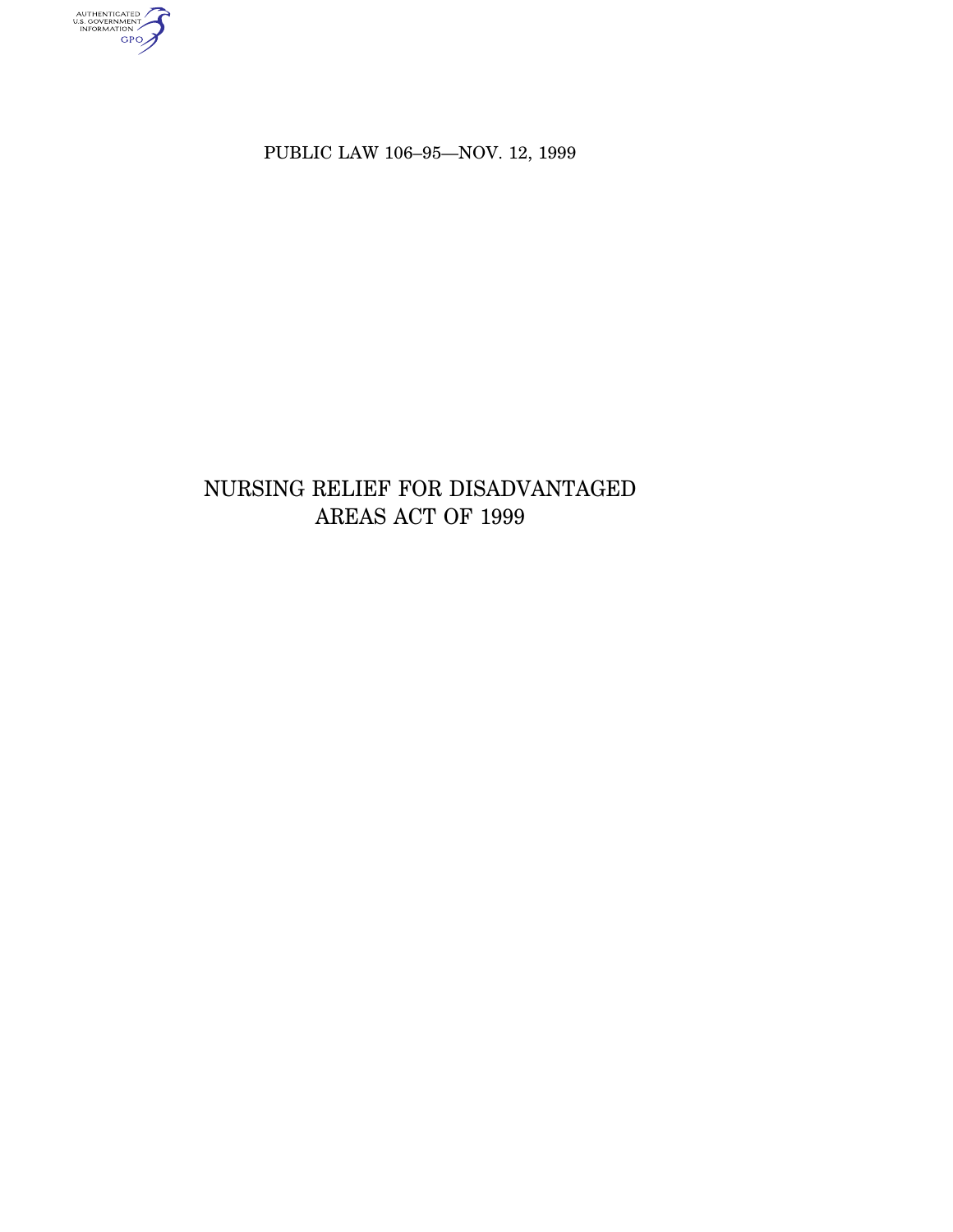# Public Law 106–95 106th Congress

# An Act

Nov. 12, 1999 [H.R. 441]

To amend the Immigration and Nationality Act with respect to the requirements for the admission of nonimmigrant nurses who will practice in health professional shortage areas.

*Be it enacted by the Senate and House of Representatives of the United States of America in Congress assembled*,

8 USC 1101 note. Nursing Relief for Disadvantaged Areas Act of 1999.

## **SECTION 1. SHORT TITLE.**

This Act may be cited as the ''Nursing Relief for Disadvantaged Areas Act of 1999''.

#### **SEC. 2. REQUIREMENTS FOR ADMISSION OF NONIMMIGRANT NURSES IN HEALTH PROFESSIONAL SHORTAGE AREAS DURING 4-YEAR PERIOD.**

(a) ESTABLISHMENT OF A NEW NONIMMIGRANT CLASSIFICATION FOR NONIMMIGRANT NURSES IN HEALTH PROFESSIONAL SHORTAGE AREAS.—Section 101(a)(15)(H)(i) of the Immigration and Nationality Act (8 U.S.C.  $1101(a)(15)(H)(i)$ ) is amended by striking "; or" at the end and inserting the following: ", or (c) who is coming temporarily to the United States to perform services as a registered nurse, who meets the qualifications described in section  $212(m)(1)$ , and with respect to whom the Secretary of Labor determines and certifies to the Attorney General that an unexpired attestation is on file and in effect under section  $212(m)(2)$  for the facility (as defined in section  $212(m)(6)$ ) for which the alien will perform the services; or''.

(b) REQUIREMENTS.—Section 212(m) of the Immigration and Nationality Act (8 U.S.C. 1182(m)) is amended to read as follows:

 $(m)(1)$  The qualifications referred to in section  $101(a)(15)(H)(i)(c)$ , with respect to an alien who is coming to the United States to perform nursing services for a facility, are that the alien-

''(A) has obtained a full and unrestricted license to practice professional nursing in the country where the alien obtained nursing education or has received nursing education in the United States;

''(B) has passed an appropriate examination (recognized in regulations promulgated in consultation with the Secretary of Health and Human Services) or has a full and unrestricted license under State law to practice professional nursing in the State of intended employment; and

 $C$ ) is fully qualified and eligible under the laws (including such temporary or interim licensing requirements which authorize the nurse to be employed) governing the place of intended employment to engage in the practice of professional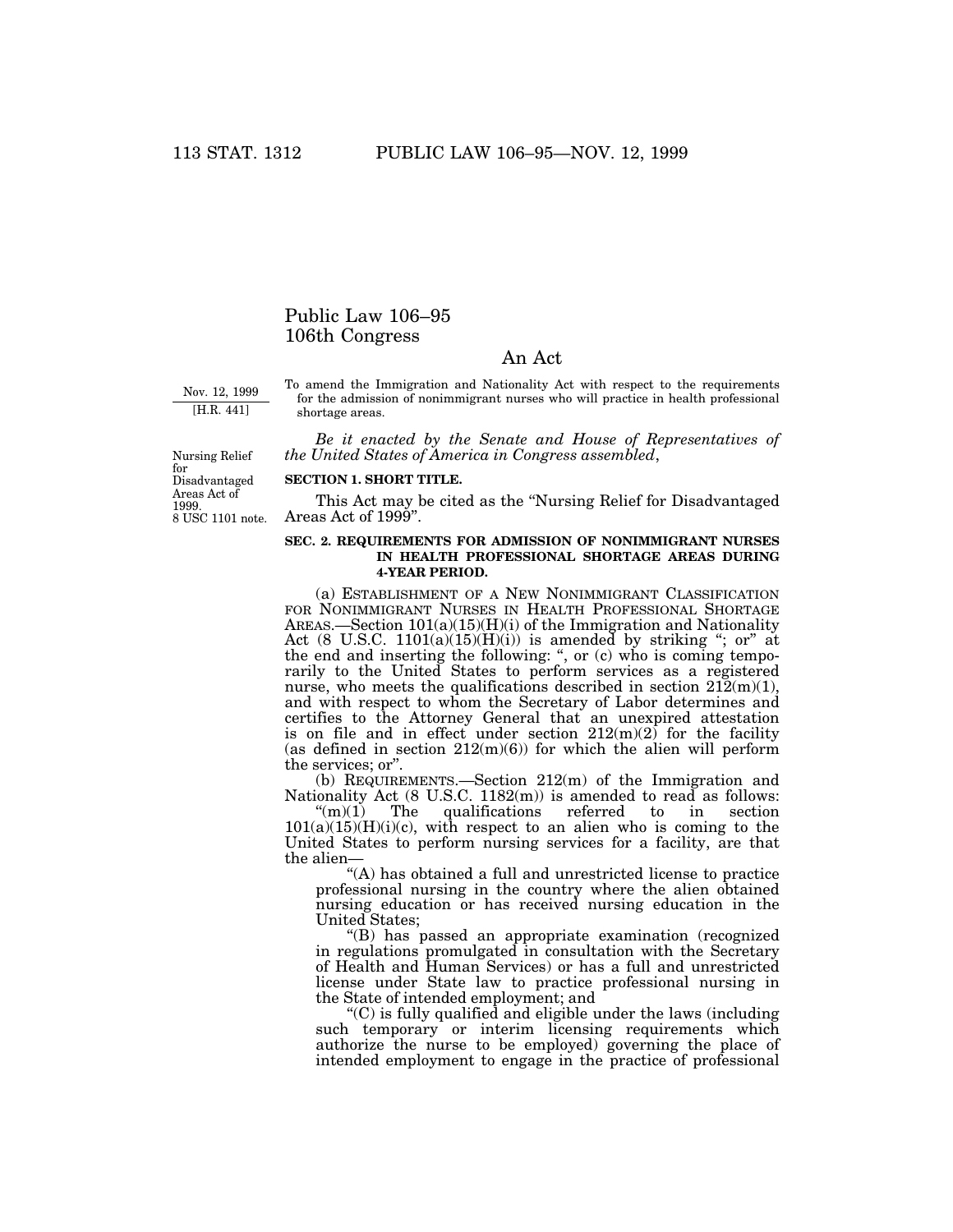nursing as a registered nurse immediately upon admission to the United States and is authorized under such laws to be employed by the facility.

" $(2)(A)$  The attestation referred to in section  $101(a)(15)(H)(i)(c)$ , with respect to a facility for which an alien will perform services, is an attestation as to the following:

"(i) The facility meets all the requirements of paragraph (6).

"(ii) The employment of the alien will not adversely affect the wages and working conditions of registered nurses similarly employed.

"(iii) The alien employed by the facility will be paid the wage rate for registered nurses similarly employed by the facility.

 $\langle \hat{f}(v) \rangle$  The facility has taken and is taking timely and significant steps designed to recruit and retain sufficient registered nurses who are United States citizens or immigrants who are authorized to perform nursing services, in order to remove as quickly as reasonably possible the dependence of the facility on nonimmigrant registered nurses.

"(v) There is not a strike or lockout in the course of a labor dispute, the facility did not lay off and will not lay off a registered nurse employed by the facility within the period beginning 90 days before and ending 90 days after the date of filing of any visa petition, and the employment of such an alien is not intended or designed to influence an election for a bargaining representative for registered nurses of the facility.

"(vi) At the time of the filing of the petition for registered nurses under section  $101(a)(15)(H)(i)(c)$ , notice of the filing has been provided by the facility to the bargaining representative of the registered nurses at the facility or, where there is no such bargaining representative, notice of the filing has been provided to the registered nurses employed at the facility through posting in conspicuous locations.

"(vii) The facility will not, at any time, employ a number of aliens issued visas or otherwise provided nonimmigrant status under section 101(a)(15)(H)(i)(c) that exceeds 33 percent of the total number of registered nurses employed by the facility.

"(viii) The facility will not, with respect to any alien issued a visa or otherwise provided nonimmigrant status under section  $101(a)(15)(H)(i)(c)$ 

''(I) authorize the alien to perform nursing services at any worksite other than a worksite controlled by the facility; or

''(II) transfer the place of employment of the alien from one worksite to another.

Nothing in clause (iv) shall be construed as requiring a facility to have taken significant steps described in such clause before the date of the enactment of the Nursing Relief for Disadvantaged Areas Act of 1999. A copy of the attestation shall be provided, within 30 days of the date of filing, to registered nurses employed at the facility on the date of filing.

"(B) For purposes of subparagraph  $(A)(iv)$ , each of the following shall be considered a significant step reasonably designed to recruit and retain registered nurses:

Deadline.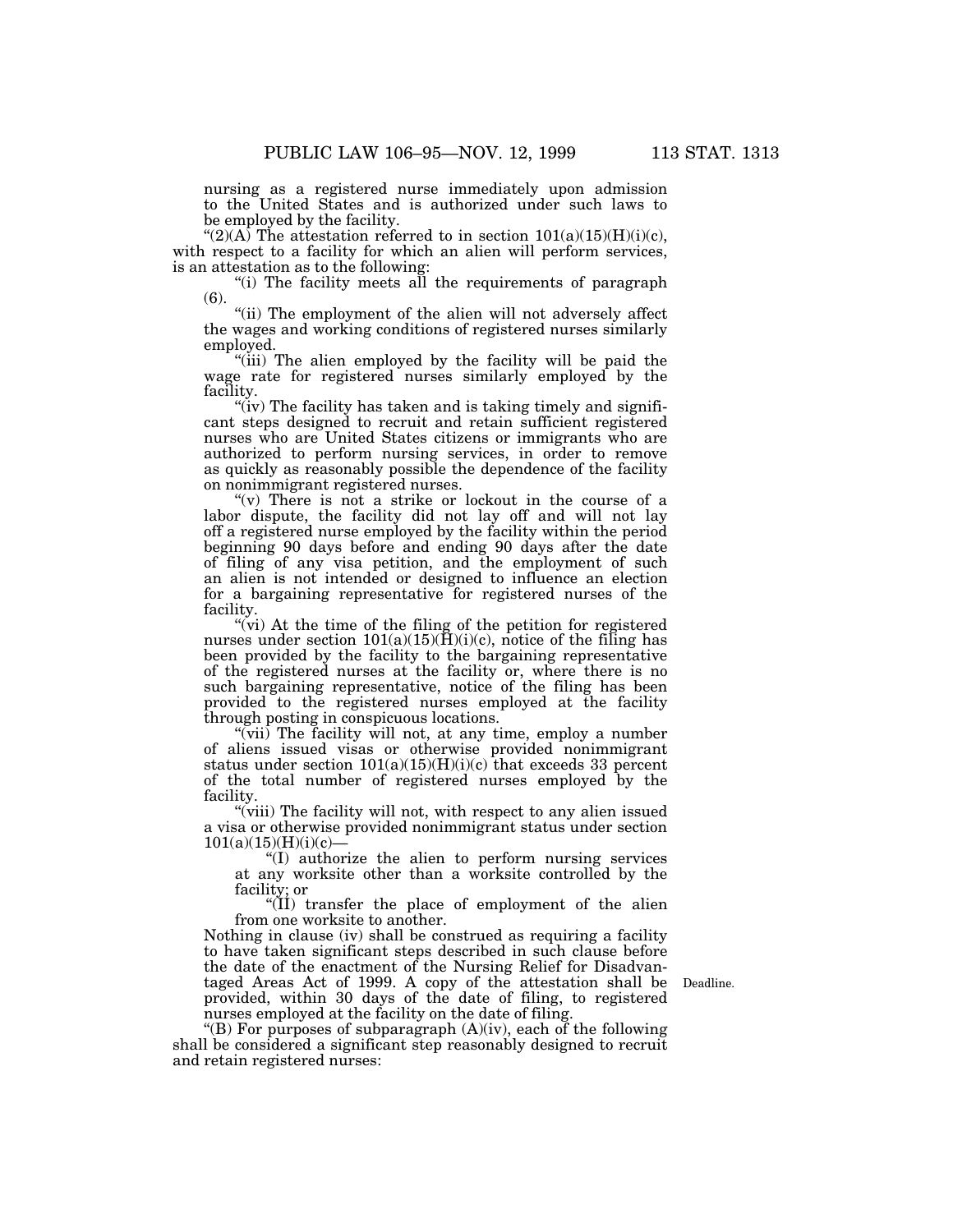''(i) Operating a training program for registered nurses at the facility or financing (or providing participation in) a training program for registered nurses elsewhere.

"(ii) Providing career development programs and other methods of facilitating health care workers to become registered nurses.

"(iii) Paying registered nurses wages at a rate higher than currently being paid to registered nurses similarly employed in the geographic area.

"(iv) Providing reasonable opportunities for meaningful salary advancement by registered nurses.

The steps described in this subparagraph shall not be considered to be an exclusive list of the significant steps that may be taken to meet the conditions of subparagraph  $(A)(iv)$ . Nothing in this subparagraph shall require a facility to take more than one step if the facility can demonstrate that taking a second step is not reasonable.

 $(C)$  Subject to subparagraph  $(E)$ , an attestation under subparagraph (A)—

''(i) shall expire on the date that is the later of—

''(I) the end of the one-year period beginning on the date of its filing with the Secretary of Labor; or

''(II) the end of the period of admission under section  $101(a)(15)(H)(i)(c)$  of the last alien with respect to whose admission it was applied (in accordance with clause (ii)); and

''(ii) shall apply to petitions filed during the one-year period beginning on the date of its filing with the Secretary of Labor if the facility states in each such petition that it continues to comply with the conditions in the attestation.

''(D) A facility may meet the requirements under this paragraph with respect to more than one registered nurse in a single petition. " $(E)$ (i) The Secretary of Labor shall compile and make available

for public examination in a timely manner in Washington, D.C., a list identifying facilities which have filed petitions for nonimmigrants under section  $101(a)(15)(H)(i)(c)$  and, for each such facility, a copy of the facility's attestation under subparagraph (A) (and accompanying documentation) and each such petition filed by the facility.

"(ii) The Secretary of Labor shall establish a process, including reasonable time limits, for the receipt, investigation, and disposition of complaints respecting a facility's failure to meet conditions attested to or a facility's misrepresentation of a material fact in an attestation. Complaints may be filed by any aggrieved person or organization (including bargaining representatives, associations deemed appropriate by the Secretary, and other aggrieved parties as determined under regulations of the Secretary). The Secretary shall conduct an investigation under this clause if there is reasonable cause to believe that a facility fails to meet conditions attested to. Subject to the time limits established under this clause, this subparagraph shall apply regardless of whether an attestation is expired or unexpired at the time a complaint is filed.

"(iii) Under such process, the Secretary shall provide, within 180 days after the date such a complaint is filed, for a determination as to whether or not a basis exists to make a finding described in clause (iv). If the Secretary determines that such a basis exists, the Secretary shall provide for notice of such determination to

Expiration date.

Applicability.

Records. Public information.

Procedures.

Deadlines.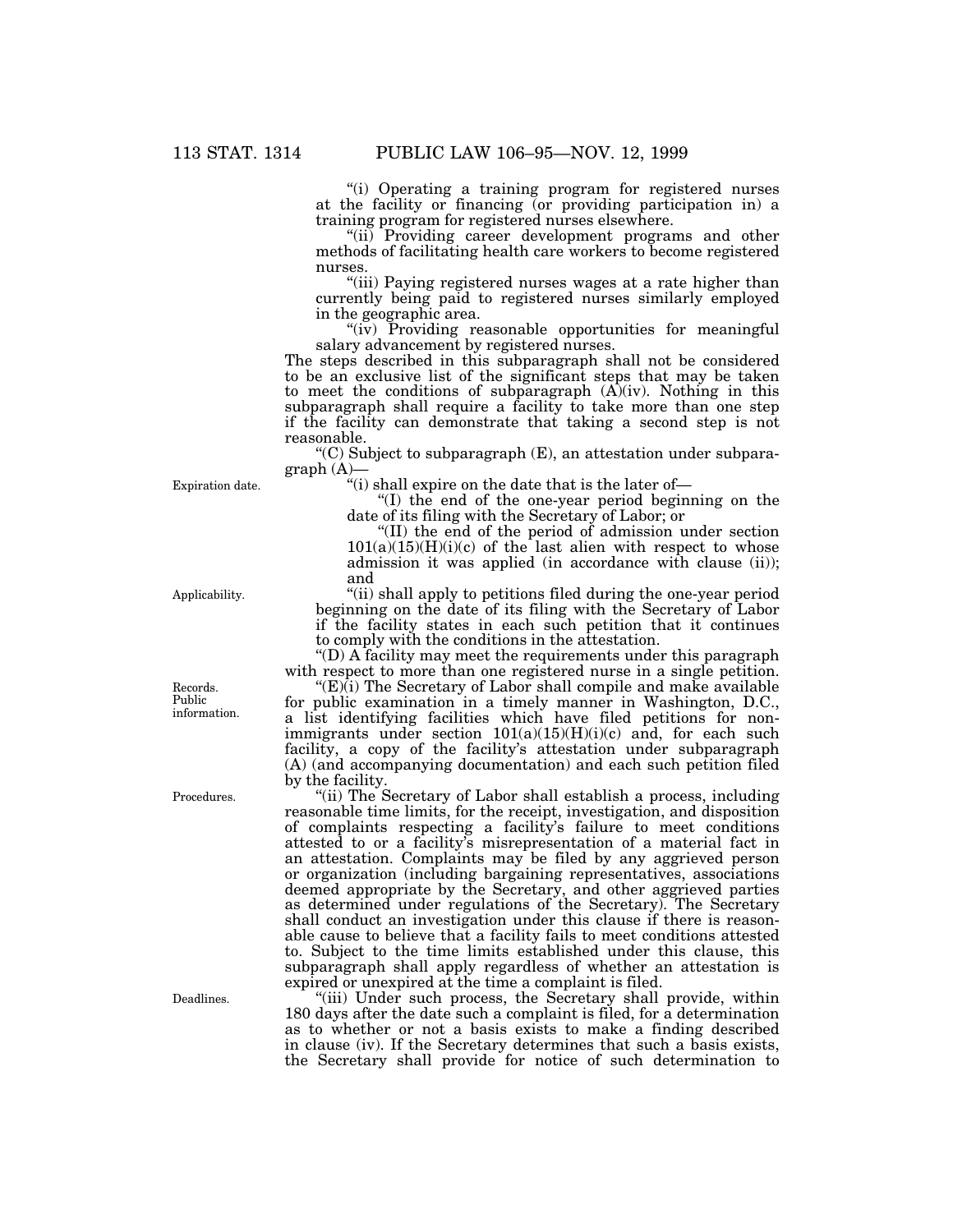the interested parties and an opportunity for a hearing on the complaint within 60 days of the date of the determination.

''(iv) If the Secretary of Labor finds, after notice and opportunity for a hearing, that a facility (for which an attestation is made) has failed to meet a condition attested to or that there was a misrepresentation of material fact in the attestation, the Secretary shall notify the Attorney General of such finding and may, in addition, impose such other administrative remedies (including civil monetary penalties in an amount not to exceed \$1,000 per nurse per violation, with the total penalty not to exceed \$10,000 per violation) as the Secretary determines to be appropriate. Upon receipt of such notice, the Attorney General shall not approve petitions filed with respect to a facility during a period of at least one year for nurses to be employed by the facility.

" $(v)$  In addition to the sanctions provided for under clause (iv), if the Secretary of Labor finds, after notice and an opportunity for a hearing, that a facility has violated the condition attested to under subparagraph  $(A)(iii)$  (relating to payment of registered nurses at the prevailing wage rate), the Secretary shall order the facility to provide for payment of such amounts of back pay as may be required to comply with such condition.

 $f(F)(i)$  The Secretary of Labor shall impose on a facility filing an attestation under subparagraph (A) a filing fee, in an amount prescribed by the Secretary based on the costs of carrying out the Secretary's duties under this subsection, but not exceeding \$250.

"(ii) Fees collected under this subparagraph shall be deposited in a fund established for this purpose in the Treasury of the United States.

"(iii) The collected fees in the fund shall be available to the Secretary of Labor, to the extent and in such amounts as may be provided in appropriations Acts, to cover the costs described in clause (i), in addition to any other funds that are available to the Secretary to cover such costs.

"(3) The period of admission of an alien under section  $101(a)(15)(H)(i)\in)$  shall be 3 years.

"(4) The total number of nonimmigrant visas issued pursuant to petitions granted under section  $101(a)(15)(H)(i)(c)$  in each fiscal year shall not exceed 500. The number of such visas issued for employment in each State in each fiscal year shall not exceed the following:

''(A) For States with populations of less than 9,000,000, based upon the 1990 decennial census of population, 25 visas.

''(B) For States with populations of 9,000,000 or more, based upon the 1990 decennial census of population, 50 visas.

" $(C)$  If the total number of visas available under this paragraph for a fiscal year quarter exceeds the number of qualified nonimmigrants who may be issued such visas during those quarters, the visas made available under this paragraph shall be issued without regard to the numerical limitation under subparagraph (A) or (B) of this paragraph during the last fiscal year quarter.

''(5) A facility that has filed a petition under section  $101(a)(15)(H)(i)c$  to employ a nonimmigrant to perform nursing services for the facility—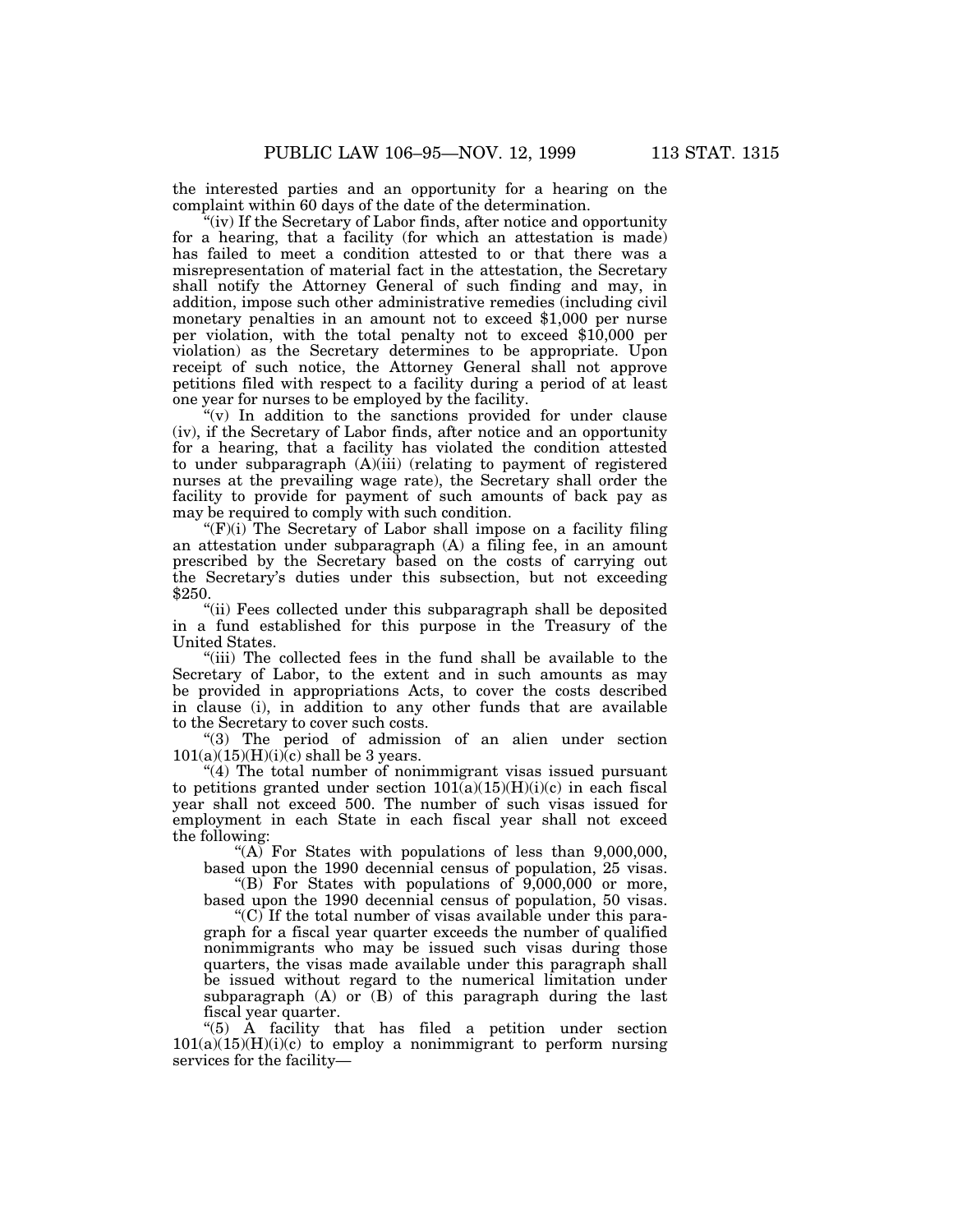"(A) shall provide the nonimmigrant a wage rate and working conditions commensurate with those of nurses similarly employed by the facility;

''(B) shall require the nonimmigrant to work hours commensurate with those of nurses similarly employed by the facility; and

''(C) shall not interfere with the right of the nonimmigrant to join or organize a union.<br>"(6) For purposes of

For purposes of this subsection and section  $101(a)(15)(H)(i)c$ , the term 'facility' means a subsection (d) hospital (as defined in section  $1886(d)(1)(B)$  of the Social Security Act (42) U.S.C.  $1395ww(d)(1)(B))$ ) that meets the following requirements:

''(A) As of March 31, 1997, the hospital was located in a health professional shortage area (as defined in section 332 of the Public Health Service Act (42 U.S.C. 254e)).

''(B) Based on its settled cost report filed under title XVIII of the Social Security Act for its cost reporting period beginning during fiscal year 1994—

''(i) the hospital has not less than 190 licensed acute care beds;

"(ii) the number of the hospital's inpatient days for such period which were made up of patients who (for such days) were entitled to benefits under part A of such title is not less than 35 percent of the total number of such hospital's acute care inpatient days for such period; and

''(iii) the number of the hospital's inpatient days for such period which were made up of patients who (for such days) were eligible for medical assistance under a State plan approved under title XIX of the Social Security Act, is not less than 28 percent of the total number of such hospital's acute care inpatient days for such period.

"(7) For purposes of paragraph  $(2)(A)(v)$ , the term 'lay off', with respect to a worker-

 $f''(A)$  means to cause the worker's loss of employment, other than through a discharge for inadequate performance, violation of workplace rules, cause, voluntary departure, voluntary retirement, or the expiration of a grant or contract; but

''(B) does not include any situation in which the worker is offered, as an alternative to such loss of employment, a similar employment opportunity with the same employer at equivalent or higher compensation and benefits than the position from which the employee was discharged, regardless of whether or not the employee accepts the offer.

Nothing in this paragraph is intended to limit an employee's or an employer's rights under a collective bargaining agreement or other employment contract.''.

(c) REPEALER.—Clause (i) of section  $101(a)(15)(H)$  of the Immigration and Nationality Act  $(8 \text{ U.S.C. } 1101(a)(15)(H)(i))$  is amended by striking subclause (a).

(d) IMPLEMENTATION.—Not later than 90 days after the date of the enactment of this Act, the Secretary of Labor (in consultation, to the extent required, with the Secretary of Health and Human Services) and the Attorney General shall promulgate final or interim final regulations to carry out section  $212(m)$  of the Immigration and Nationality Act (as amended by subsection (b)).

Deadline. Regulations. 8 USC 1182 note.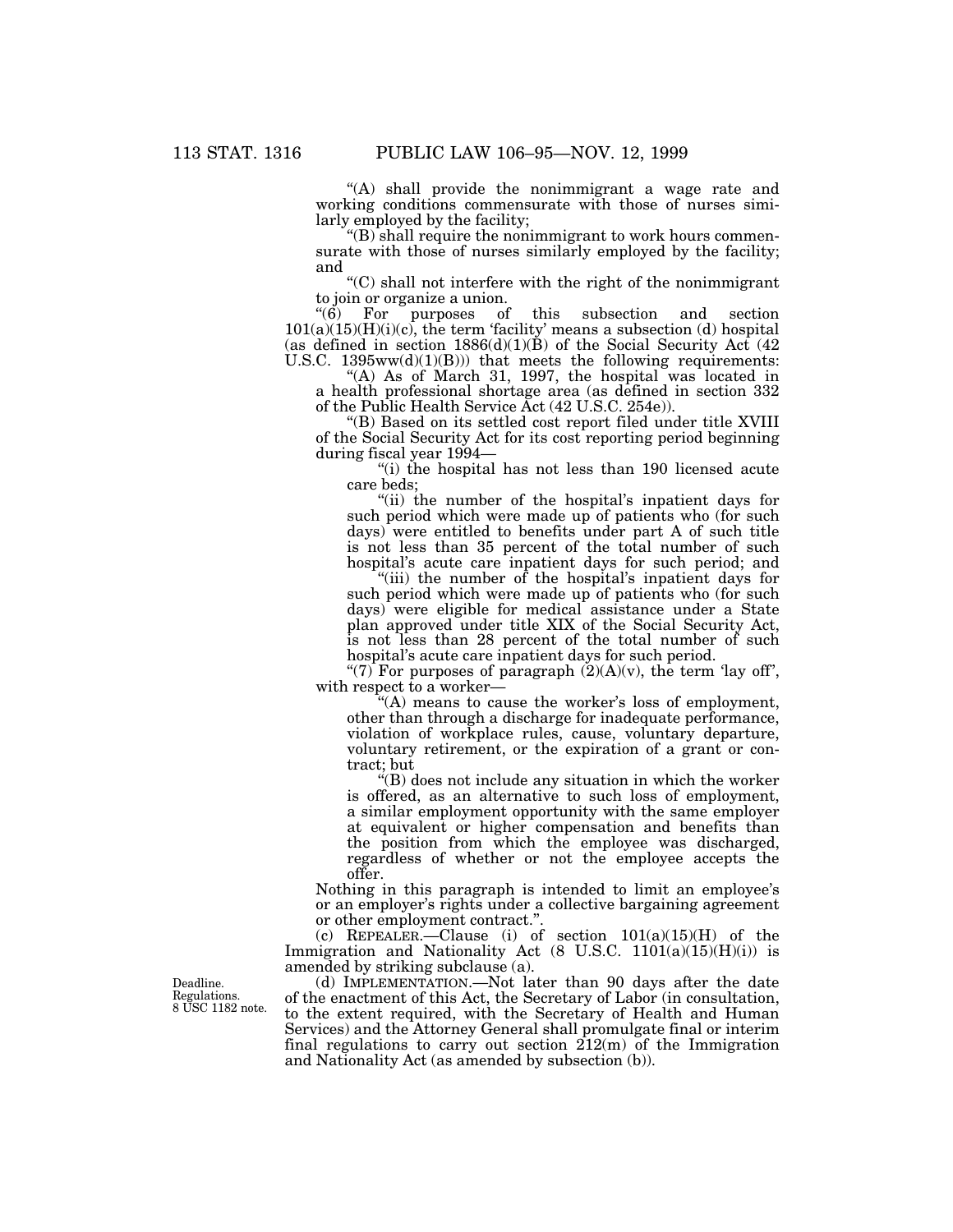Applicability. 8 USC 1182 note.

(e) LIMITING APPLICATION OF NONIMMIGRANT CHANGES TO 4- YEAR PERIOD.—The amendments made by this section shall apply to classification petitions filed for nonimmigrant status only during the 4-year period beginning on the date that interim or final regulations are first promulgated under subsection (d).

#### **SEC. 3. RECOMMENDATIONS FOR ALTERNATIVE REMEDY FOR** 8 USC 1182 note. **NURSING SHORTAGE.**

Not later than the last day of the 4-year period described in section 2(e), the Secretary of Health and Human Services and the Secretary of Labor shall jointly submit to the Congress recommendations (including legislative specifications) with respect to the following:

(1) A program to eliminate the dependence of facilities described in section  $212(m)(6)$  of the Immigration and Nationality Act (as amended by section  $2(b)$ ) on nonimmigrant registered nurses by providing for a permanent solution to the shortage of registered nurses who are United States citizens or aliens lawfully admitted for permanent residence.

(2) A method of enforcing the requirements imposed on facilities under sections  $101(a)(15)(H)(i)(c)$  and  $212(m)$  of the Immigration and Nationality Act (as amended by section 2) that would be more effective than the process described in section 212(m)(2)(E) of such Act (as so amended).

#### **SEC. 4. CERTIFICATION FOR CERTAIN ALIEN NURSES.**

(a) IN GENERAL.— (1) Section 212 of the Immigration and Nationality Act (8 U.S.C. 1182) is amended by adding at the end the following new subsection:

"(r) Subsection  $(a)(5)(C)$  shall not apply to an alien who seeks to enter the United States for the purpose of performing labor as a nurse who presents to the consular officer (or in the case of an adjustment of status, the Attorney General) a certified statement from the Commission on Graduates of Foreign Nursing Schools (or an equivalent independent credentialing organization approved for the certification of nurses under subsection  $(a)(5)(C)$ by the Attorney General in consultation with the Secretary of Health and Human Services) that—

"(1) the alien has a valid and unrestricted license as a nurse in a State where the alien intends to be employed and such State verifies that the foreign licenses of alien nurses are authentic and unencumbered;

 $''(2)$  the alien has passed the National Council Licensure Examination (NCLEX);

''(3) the alien is a graduate of a nursing program—

 $<sup>4</sup>(A)$  in which the language of instruction was English;</sup> ''(B) located in a country—

"(i) designated by such commission not later than Deadline. 30 days after the date of the enactment of the Nursing Relief for Disadvantaged Areas Act of 1999, based on such commission's assessment that the quality of nursing education in that country, and the English language proficiency of those who complete such programs in that country, justify the country's designation; or

"(ii) designated on the basis of such an assessment by unanimous agreement of such commission and any

Deadline.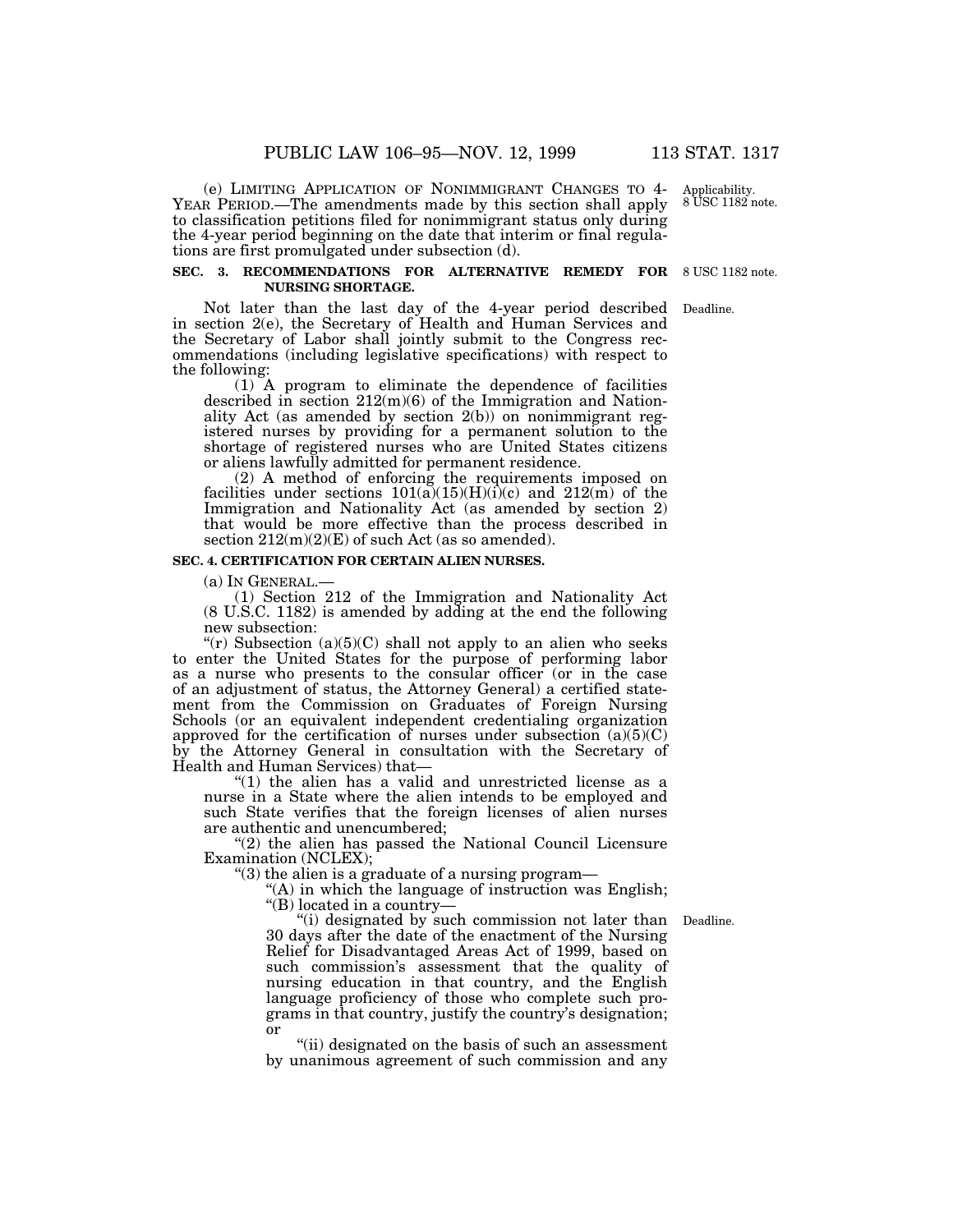equivalent credentialing organizations which have been approved under subsection  $(a)(5)(C)$  for the certification of nurses under this subsection; and

 $(C)(i)$  which was in operation on or before the date of the enactment of the Nursing Relief for Disadvantaged Areas Act of 1999; or

"(ii) has been approved by unanimous agreement of such commission and any equivalent credentialing organizations which have been approved under subsection  $(a)(5)(C)$  for the certification of nurses under this subsection.".

(2) Section 212(a)(5)(C) of the Immigration and Nationality Act  $(8 \text{ U.S.C. } 1182(a)(5)(C))$  is amended by striking "Any alien who seeks" and inserting "Subject to subsection  $(\mathbf{r})$ , any alien who seeks''.

8 USC 1182 note.

(b) EFFECTIVE DATE.—The amendments made by subsection (a) shall take effect on the date of the enactment of this Act, without regard to whether or not final regulations to carry out such amendments have been promulgated by such date.

(c) ISSUANCE OF CERTIFIED STATEMENTS.—The Commission on Graduates of Foreign Nursing Schools, or any approved equivalent independent credentialing organization, shall issue certified statements pursuant to the amendment under subsection (a) not more than 35 days after the receipt of a complete application for such a statement.

## **SEC. 5. NATIONAL INTEREST WAIVERS OF JOB OFFER REQUIREMENTS FOR ALIENS WHO ARE MEMBERS OF THE PROFESSIONS HOLDING ADVANCED DEGREES OR ALIENS OF EXCEP-TIONAL ABILITY.**

Section 203(b)(2)(B) of the Immigration and Nationality Act  $(8 \text{ U.S.C. } 1153(b)(2)(B))$  is amended to read as follows:

''(B) WAIVER OF JOB OFFER.—

''(i) NATIONAL INTEREST WAIVER.—Subject to clause (ii), the Attorney General may, when the Attorney General deems it to be in the national interest, waive the requirements of subparagraph (A) that an alien's services in the sciences, arts, professions, or business be sought by an employer in the United States.

''(ii) PHYSICIANS WORKING IN SHORTAGE AREAS OR VETERANS FACILITIES.—

''(I) IN GENERAL.—The Attorney General shall grant a national interest waiver pursuant to clause (i) on behalf of any alien physician with respect to whom a petition for preference classification has been filed under subparagraph (A) if—

(aa) the alien physician agrees to work full time as a physician in an area or areas designated by the Secretary of Health and Human Services as having a shortage of health care professionals or at a health care facility under the jurisdiction of the Secretary of Veterans Affairs; and

''(bb) a Federal agency or a department of public health in any State has previously determined that the alien physician's work in

Deadline. 8 USC 1182 note.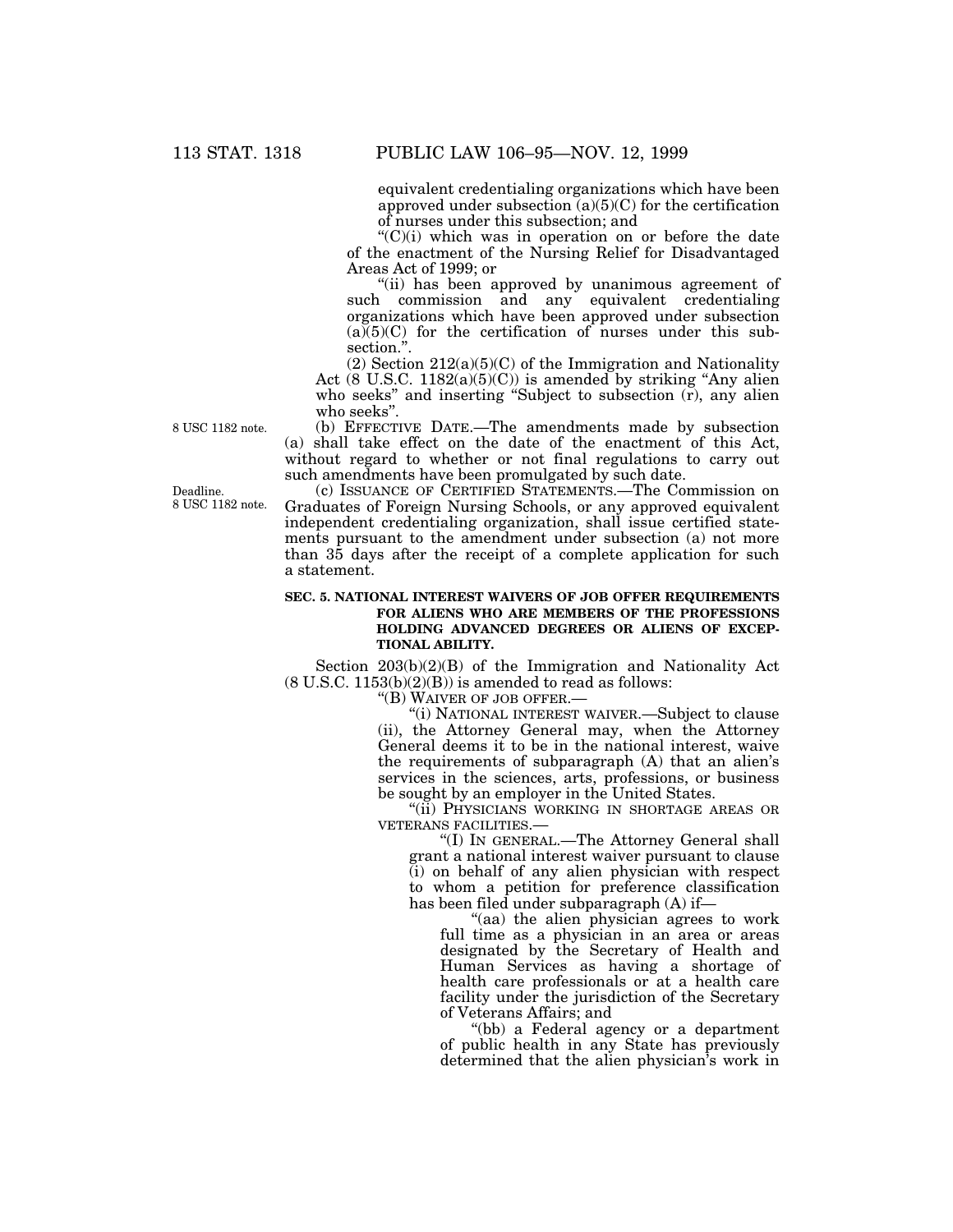such an area or at such facility was in the public interest.

''(II) PROHIBITION.—No permanent resident visa may be issued to an alien physician described in subclause (I) by the Secretary of State under section 204(b), and the Attorney General may not adjust the status of such an alien physician from that of a nonimmigrant alien to that of a permanent resident alien under section 245, until such time as the alien has worked full time as a physician for an aggregate of five years (not including the time served in the status of an alien described in section  $101(a)(15)(J)$ , in an area or areas designated by the Secretary of Health and Human Services as having a shortage of health care professionals or at a health care facility under the jurisdiction of the Secretary of Veterans Affairs.

''(III) STATUTORY CONSTRUCTION.—Nothing in this subparagraph may be construed to prevent the filing of a petition with the Attorney General for classification under section 204(a), or the filing of an application for adjustment of status under section 245, by an alien physician described in subclause (I) prior to the date by which such alien physician has completed the service described in subclause (II).

''(IV) EFFECTIVE DATE.—The requirements of this subsection do not affect waivers on behalf of alien physicians approved under section  $203(b)(2)(B)$  before the enactment date of this subsection. In the case of a physician for whom an application for a waiver was filed under section  $20\overline{3}$ (b)(2)(B) prior to November 1, 1998, the Attorney General shall grant a national interest waiver pursuant to section  $203(b)(2)(B)$  except that the alien is required to have worked full time as a physician for an aggregate of three years (not including time served in the status of an alien described in section  $101(a)(15)(J)$ ) before a visa can be issued to the alien under section 204(b) or the status of the alien is adjusted to permanent resident under section 245.''.

#### **SEC. 6. FURTHER CLARIFICATION OF TREATMENT OF CERTAIN INTER-NATIONAL ACCOUNTING FIRMS.**

Section 206(a) of the Immigration Act of 1990 (8 U.S.C. 1101 note) is amended to read as follows:

"(a) CLARIFICATION OF TREATMENT OF CERTAIN INTERNATIONAL ACCOUNTING AND MANAGEMENT CONSULTING FIRMS.—In applying sections  $101(a)(15)(L)$  and  $203(b)(1)(C)$  of the Immigration and Nationality Act, and for no other purpose, in the case of a partnership that is organized in the United States to provide accounting or management consulting services and that markets its accounting or management consulting services under an internationally recognized name under an agreement with a worldwide coordinating organization that is collectively owned and controlled by the member accounting and management consulting firms or by the elected